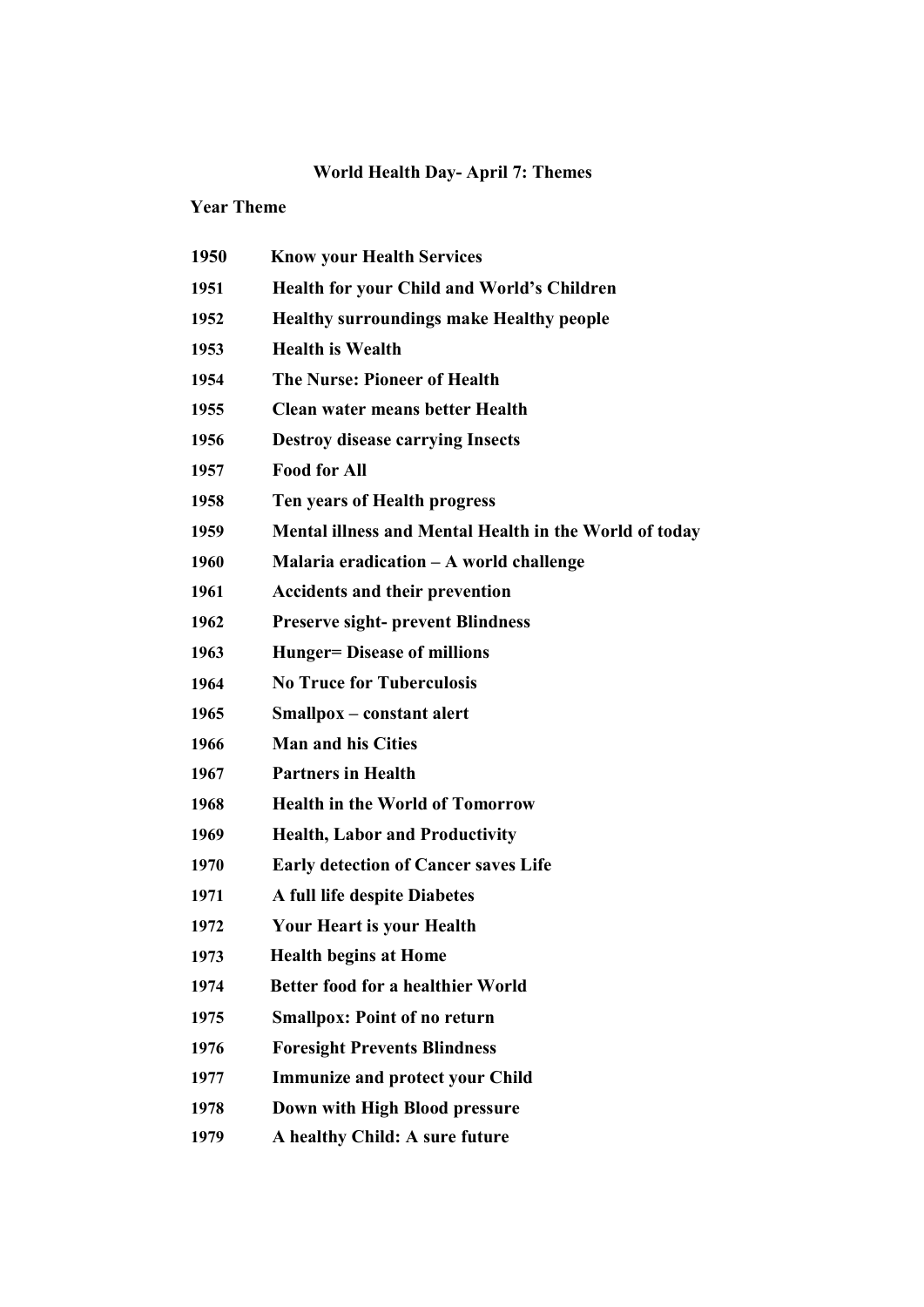| 1980 | <b>Smoking or Health: Choice is yours</b>                         |
|------|-------------------------------------------------------------------|
| 1981 | Health for All by year 2000 AD                                    |
| 1982 | Add life to years                                                 |
| 1983 | Health for All by year 2000 AD: Count down has begun              |
| 1984 | <b>Children's Health: Tomorrow's Wealth</b>                       |
| 1985 | <b>Healthy Youth- Our best Resource</b>                           |
| 1986 | <b>Healthy living: Every one a winner</b>                         |
| 1987 | <b>Immunization: A chance for every Child</b>                     |
| 1988 | <b>Health for All: All for Health</b>                             |
| 1989 | Let's talk Health                                                 |
| 1990 | <b>Our Planet our Earth: Think Globally Act Locally</b>           |
| 1991 | <b>Should Disaster Strike, be prepared</b>                        |
| 1992 | Heart beat: A rhythm of Health                                    |
| 1993 | Handle life with care: Prevent violence and Negligence            |
| 1994 | Oral Health for a healthy life                                    |
| 1995 | World without Polio by 2000- A global strategy                    |
| 1996 | <b>Healthy cities for better Life</b>                             |
| 1997 | <b>Emerging Infectious diseases: Global response Global Alert</b> |
| 1998 | Safe motherhood: Pregnancy is special-Let's make it safe          |
| 1999 | Active ageing makes the difference                                |
| 2000 | Safe blood starts with me - Blood saves Life                      |
| 2001 | <b>Stop exclusion-Dare to Care</b>                                |
| 2002 | <b>Move for Health</b>                                            |
| 2003 | <b>Healthy Environment for Children</b>                           |
| 2004 | Road Safety is "NO Accidents"                                     |
| 2005 | <b>Every mother and Child counts</b>                              |
| 2006 | Working together for health                                       |
| 2007 | Invest in health, build a safer future".                          |
| 2008 | Protecting health from climate change                             |
| 2009 | Save lives! Make hospitals safe in emergencies.                   |
| 2010 | " $1000$ cities $-1000$ lives"                                    |
| 2011 | Antimicrobial resistance and its global spread                    |
| 2012 | Good health adds life to years - Ageing & Health                  |
| 2013 | <b>High Blood Pressure- Hypertension</b>                          |
| 2014 | Small bite, big threat                                            |
| 2015 | <b>Food Safety-From Farm To Plate , Make Food Safe</b>            |